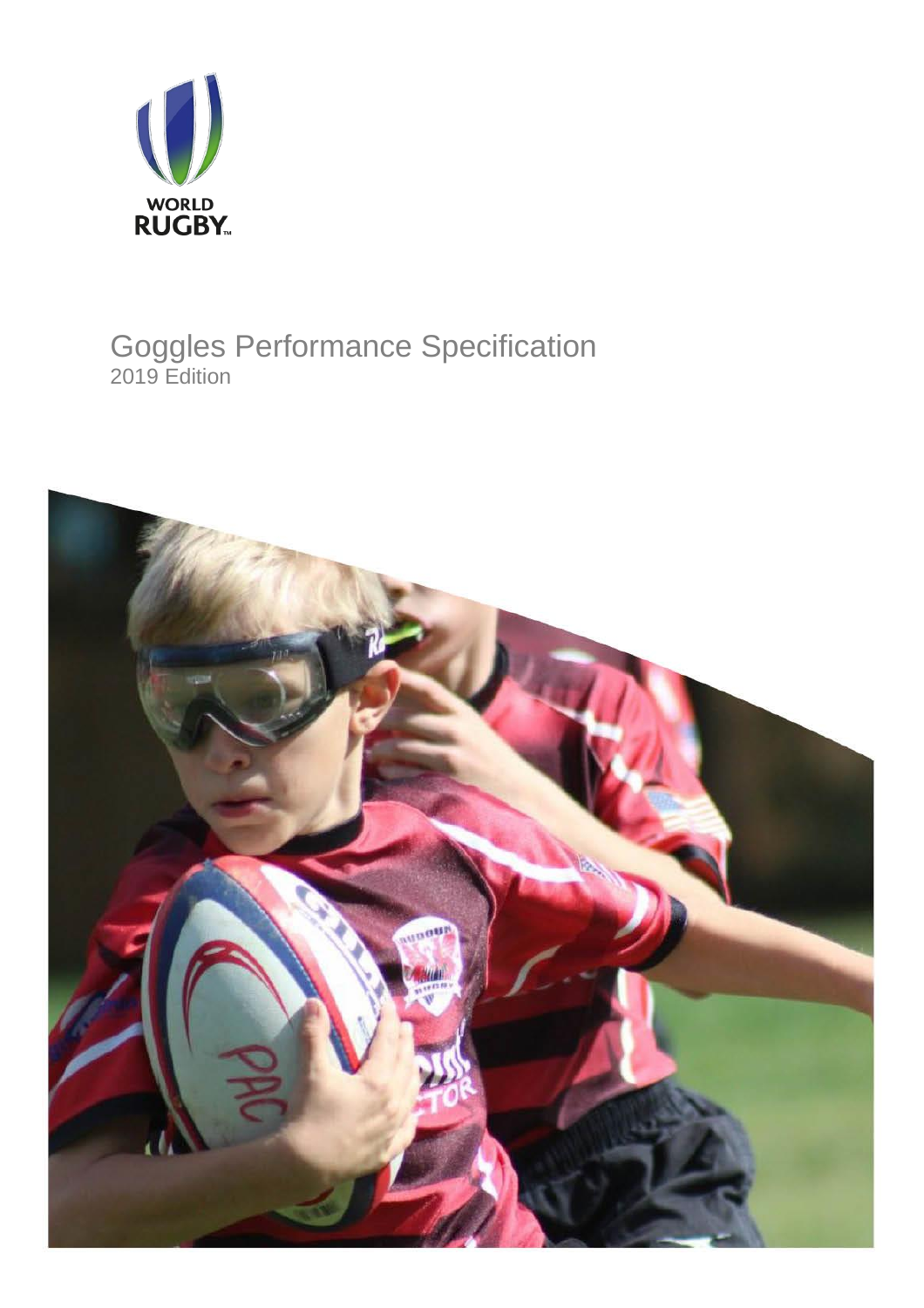

## **Goggles Performance Specification Technical Manual** 2019 Edition

## <span id="page-1-0"></span>**Contents**

| 1<br>2<br>3<br>4<br>5<br>6<br>6.1<br>6.2<br>$\overline{7}$<br>7.1<br>7.2<br>7.3<br>7.4<br>8<br>8.1<br>8.2<br>8.3<br>8.4<br>8.5<br>9<br>9.1<br>9.2<br>10<br>10.1<br>10.2<br>10.3<br>10.4<br>10.5<br>10.6<br>10.7<br>10.8<br>11<br>11.1<br>11.2<br>11.3<br>11.4<br>11.5<br>11.6<br>11.7<br>12<br>13<br>Appendix A - Ophthalmic Dispensing Guidelines for ECPs for lenses to be mounted 16<br>13.1<br>Appendix B - Test method for determining the radius of curvature of features on the surface17<br>13.2 |  |  |
|----------------------------------------------------------------------------------------------------------------------------------------------------------------------------------------------------------------------------------------------------------------------------------------------------------------------------------------------------------------------------------------------------------------------------------------------------------------------------------------------------------|--|--|
|                                                                                                                                                                                                                                                                                                                                                                                                                                                                                                          |  |  |
|                                                                                                                                                                                                                                                                                                                                                                                                                                                                                                          |  |  |
|                                                                                                                                                                                                                                                                                                                                                                                                                                                                                                          |  |  |
|                                                                                                                                                                                                                                                                                                                                                                                                                                                                                                          |  |  |
|                                                                                                                                                                                                                                                                                                                                                                                                                                                                                                          |  |  |
|                                                                                                                                                                                                                                                                                                                                                                                                                                                                                                          |  |  |
|                                                                                                                                                                                                                                                                                                                                                                                                                                                                                                          |  |  |
|                                                                                                                                                                                                                                                                                                                                                                                                                                                                                                          |  |  |
|                                                                                                                                                                                                                                                                                                                                                                                                                                                                                                          |  |  |
|                                                                                                                                                                                                                                                                                                                                                                                                                                                                                                          |  |  |
|                                                                                                                                                                                                                                                                                                                                                                                                                                                                                                          |  |  |
|                                                                                                                                                                                                                                                                                                                                                                                                                                                                                                          |  |  |
|                                                                                                                                                                                                                                                                                                                                                                                                                                                                                                          |  |  |
|                                                                                                                                                                                                                                                                                                                                                                                                                                                                                                          |  |  |
|                                                                                                                                                                                                                                                                                                                                                                                                                                                                                                          |  |  |
|                                                                                                                                                                                                                                                                                                                                                                                                                                                                                                          |  |  |
|                                                                                                                                                                                                                                                                                                                                                                                                                                                                                                          |  |  |
|                                                                                                                                                                                                                                                                                                                                                                                                                                                                                                          |  |  |
|                                                                                                                                                                                                                                                                                                                                                                                                                                                                                                          |  |  |
|                                                                                                                                                                                                                                                                                                                                                                                                                                                                                                          |  |  |
|                                                                                                                                                                                                                                                                                                                                                                                                                                                                                                          |  |  |
|                                                                                                                                                                                                                                                                                                                                                                                                                                                                                                          |  |  |
|                                                                                                                                                                                                                                                                                                                                                                                                                                                                                                          |  |  |
|                                                                                                                                                                                                                                                                                                                                                                                                                                                                                                          |  |  |
|                                                                                                                                                                                                                                                                                                                                                                                                                                                                                                          |  |  |
|                                                                                                                                                                                                                                                                                                                                                                                                                                                                                                          |  |  |
|                                                                                                                                                                                                                                                                                                                                                                                                                                                                                                          |  |  |
|                                                                                                                                                                                                                                                                                                                                                                                                                                                                                                          |  |  |
|                                                                                                                                                                                                                                                                                                                                                                                                                                                                                                          |  |  |
|                                                                                                                                                                                                                                                                                                                                                                                                                                                                                                          |  |  |
|                                                                                                                                                                                                                                                                                                                                                                                                                                                                                                          |  |  |
|                                                                                                                                                                                                                                                                                                                                                                                                                                                                                                          |  |  |
|                                                                                                                                                                                                                                                                                                                                                                                                                                                                                                          |  |  |
|                                                                                                                                                                                                                                                                                                                                                                                                                                                                                                          |  |  |
|                                                                                                                                                                                                                                                                                                                                                                                                                                                                                                          |  |  |
|                                                                                                                                                                                                                                                                                                                                                                                                                                                                                                          |  |  |
|                                                                                                                                                                                                                                                                                                                                                                                                                                                                                                          |  |  |
|                                                                                                                                                                                                                                                                                                                                                                                                                                                                                                          |  |  |
|                                                                                                                                                                                                                                                                                                                                                                                                                                                                                                          |  |  |
|                                                                                                                                                                                                                                                                                                                                                                                                                                                                                                          |  |  |
|                                                                                                                                                                                                                                                                                                                                                                                                                                                                                                          |  |  |
|                                                                                                                                                                                                                                                                                                                                                                                                                                                                                                          |  |  |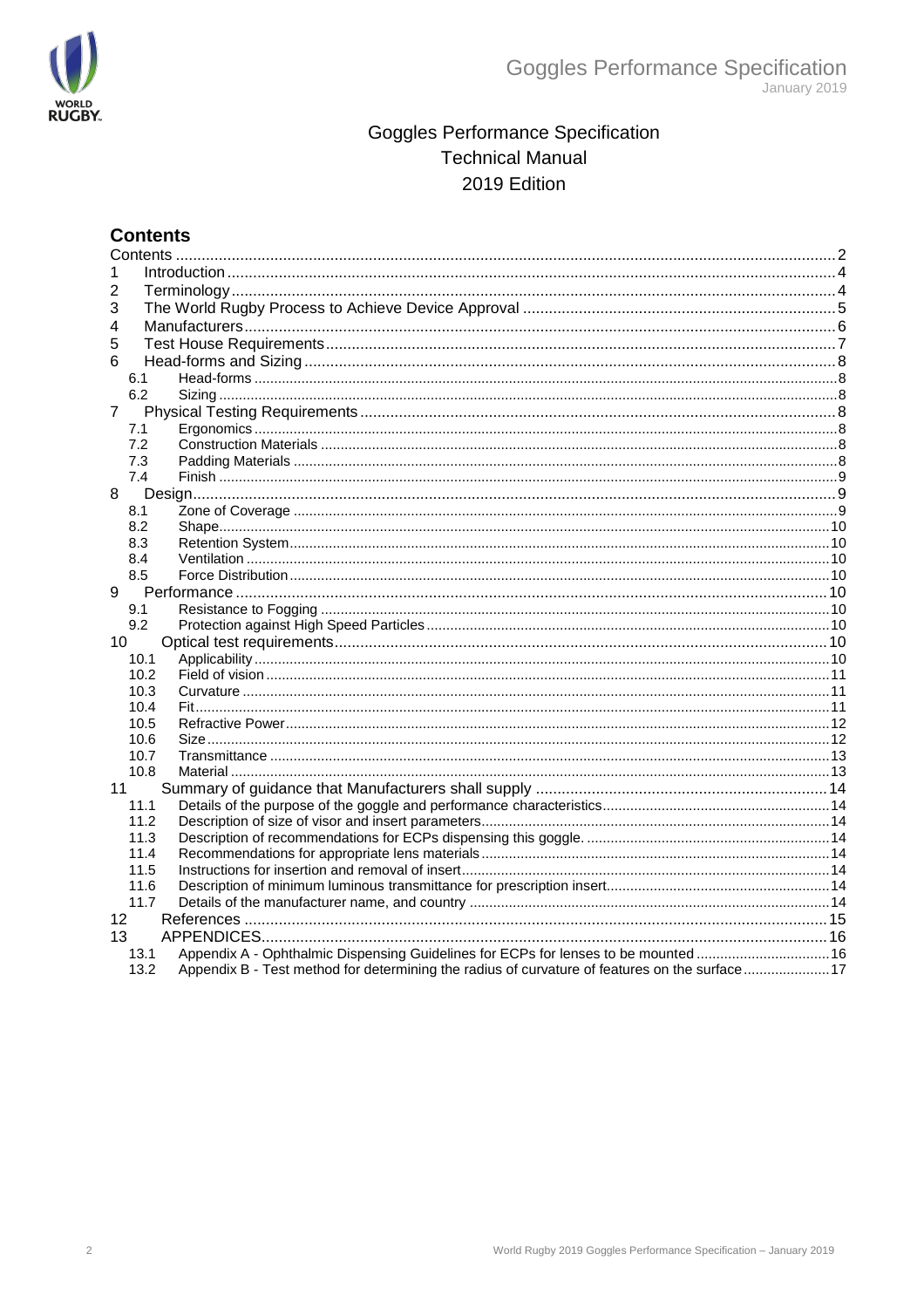## Goggles Performance Specification January 2019



**Disclaimer:** Whilst every effort has been made to ensure the accuracy of the information contained in this document, any party who makes use of any part of this document in the manufacture of rugby headgear (a "User") does so at its own risk and shall indemnify World Rugby their officers, directors, servants, consultants and agents against all claims, proceedings, actions, damages, costs, expenses and any other liabilities for loss or damage to any property, or injury or death to any person that may be made against or incurred by the World Rugby arising out of, or in connection with such User's use of this document.

Compliance with the requirements detailed in this document by a User does not of itself confer on that User immunity from legal obligations. Compliance with the requirements detailed in this document by a User constitutes acceptance of the terms of this disclaimer by that User.

World Rugby reserves the right to amend, update or delete sections of this manual at any time as deemed necessary. This World Rugby manual may not be reproduced in whole or in part in any manner without the permission of World Rugby.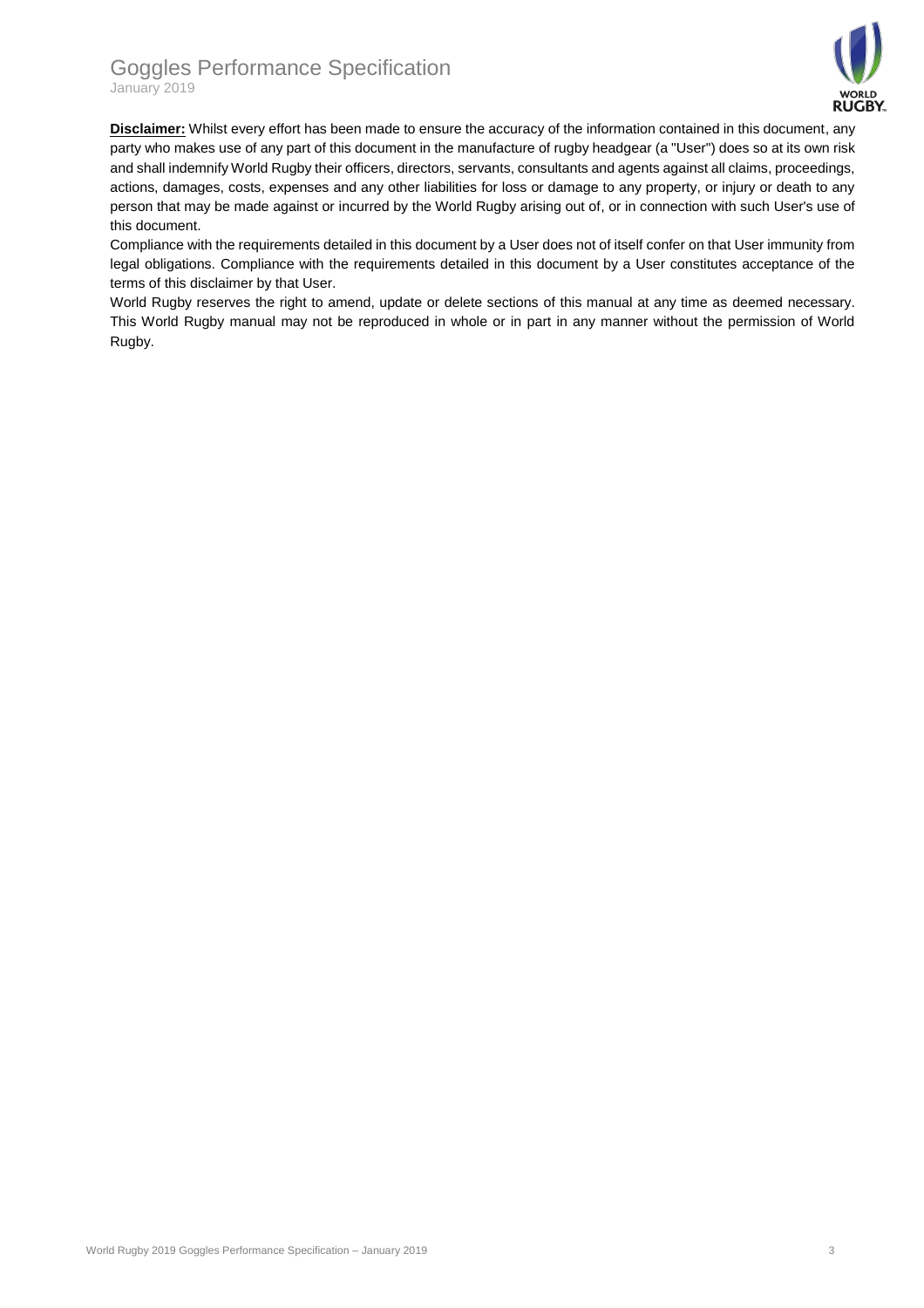

## <span id="page-3-0"></span>**1 Introduction**

Rugby Union is a full contact sport which requires any equipment used by players to minimize the risk of injury to both themselves and those playing with and against them. Rugby Goggles have been developed to ensure that people who require corrective lenses to play and who cannot or do not wish to wear contact lenses can do so. While Rugby Goggles are not intended to be protective, they may be used if considered so by people with reduced sight in one or both eyes. There may be occasions where wearing the Rugby goggle increases the risk of injury. Anyone intending to use Rugby Goggles while playing contact Rugby should consult with an ophthalmic specialist to get advice on whether they are suitable for them to partake in a full contact sport.

To ensure that Rugby Goggles minimize the risk of injury to wearers and other players, World Rugby has developed this Rugby Goggles Performance Specification (the specification). This specification is a rigorous test program that describes and assesses the physical and optical aspects of the goggle performance and design. In accordance with World Rugby Regulation 12 any goggles used for contact Rugby (at all levels of the game) shall comply with World Rugby Regulation 12.

Rugby Goggles are not intended to be protective, but it is recognized that in complying with the specification there is a likelihood that some protective qualities will exist. World Rugby have attempted to balance the risks to all players that may be introduced by the use of goggles with the need to enable their use. It is also recognized that the goggles will not be appropriate for those who need to wear corrective lenses but who cannot or choose not to wear contact lenses.

Compliance with this specification shall be completed by a relevant World Rugby Accredited Test House. All goggles meeting the requirements of the specification will be permitted to display the World Rugby Approved logo and only products displaying this logo will be permitted for use for contact Rugby games in all jurisdictions.

## <span id="page-3-1"></span>**2 Terminology**

For the avoidance of doubt, the following are definitions for terminology used in this performance specification. These may not be consistent with those used in the referenced documents (or in ISO 4007) and care should be taken when referencing to any external document.

**Goggles** - The entire appliance, composed of the visor, the padding the strap and the prescription insert, where used. **Visor** - The main body of the goggle

**Prescription insert** - The part of the goggles, not included in the visor, containing the ophthalmic prescription of the wearer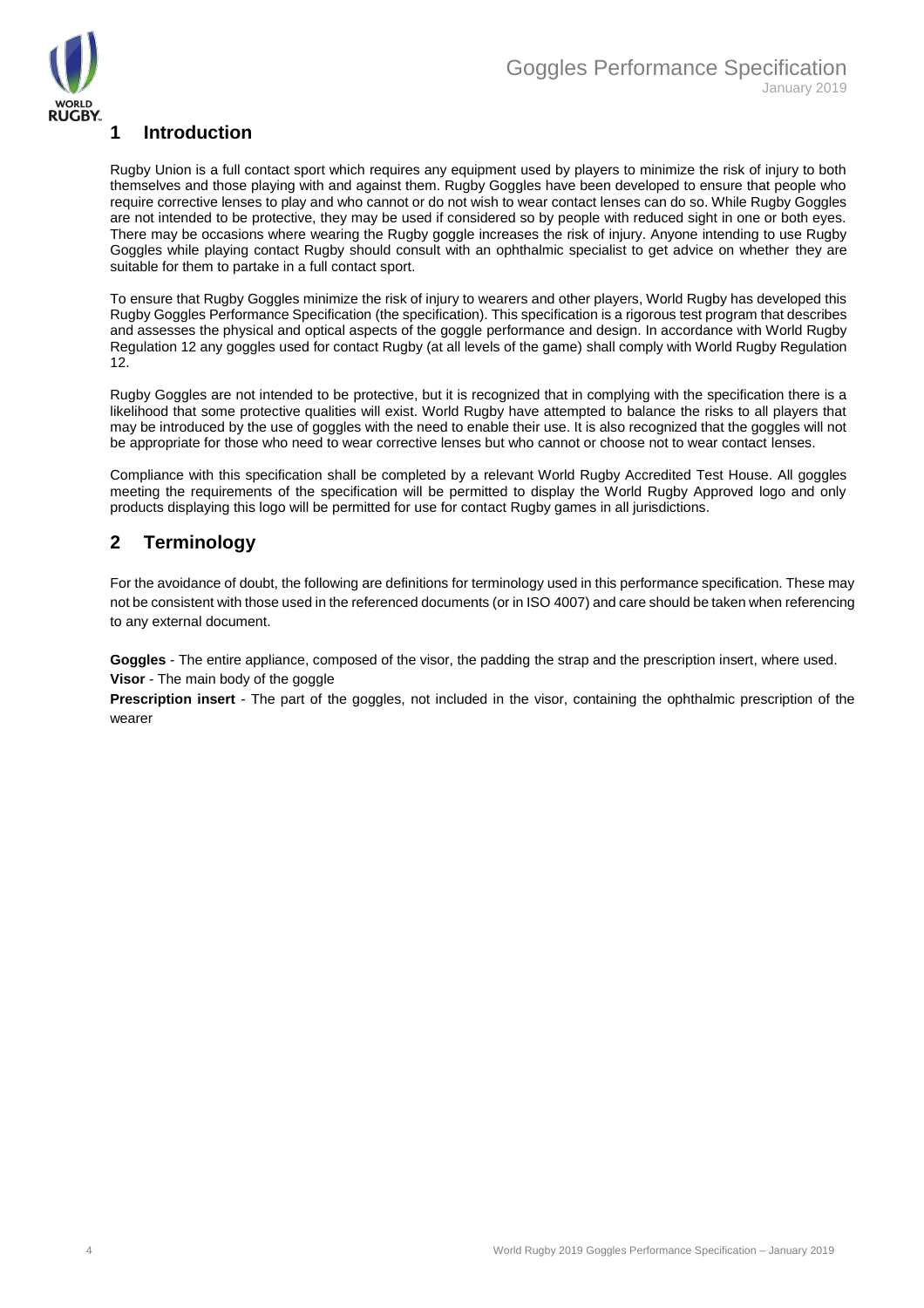## <span id="page-4-0"></span>**3 The World Rugby Process to Achieve Device Approval**



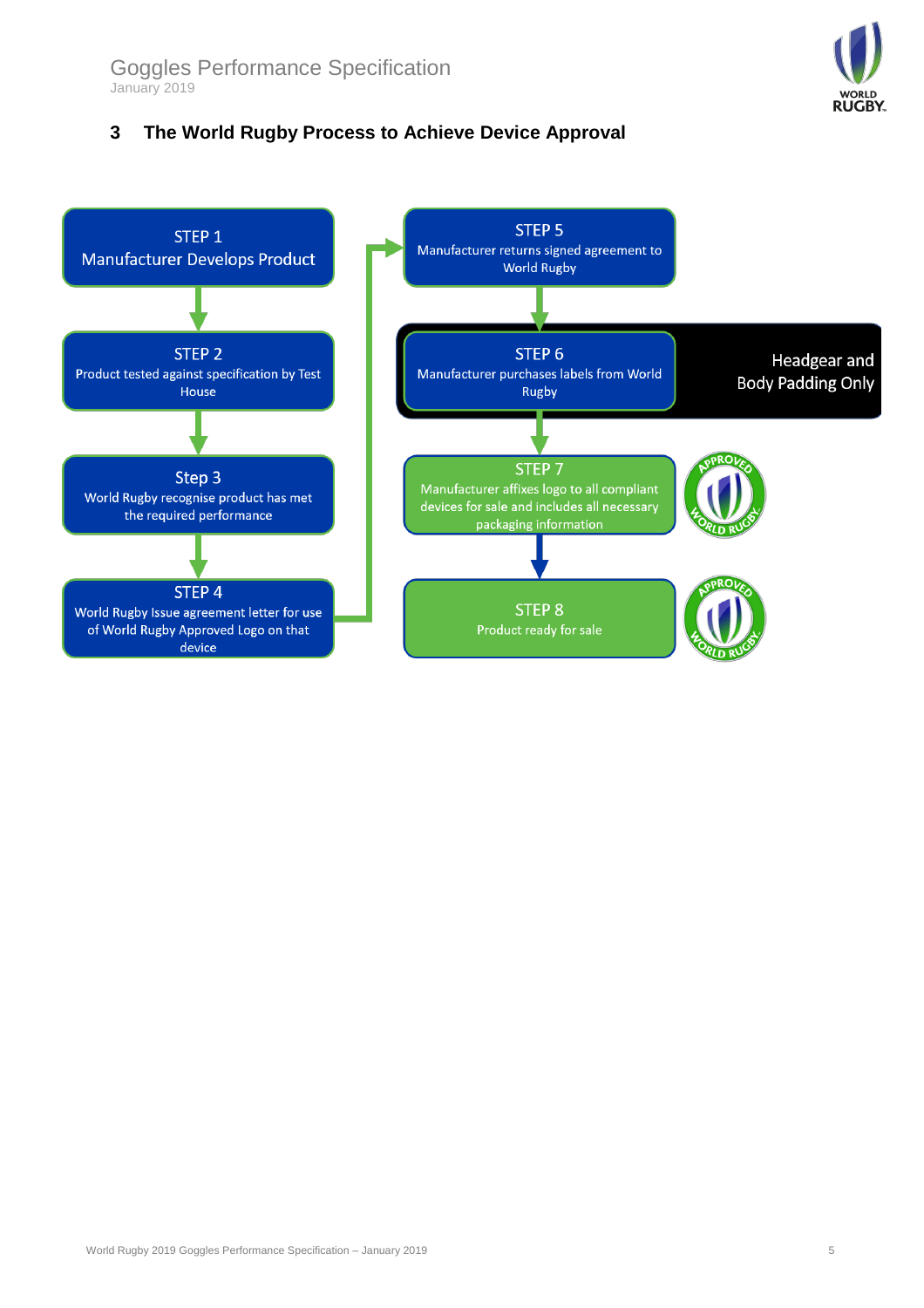

## <span id="page-5-0"></span>**4 Manufacturers**

It is the manufacturer's responsibility to ensure that any product being sold or supplied for use in rugby has been previously tested in the laboratory by an accredited World Rugby Test House to ensure it meets the requirements set out in this specification.

The manufacturer should consult with a Test House to ensure that the correct components are submitted to enable the test to be carried out in accordance with this specification.

The minimum sizes and numbers of samples provided for testing shall be in compliance with this performance specification.

Once all laboratory testing has been completed an application to use the World Rugby Approved Mark shall be sought from World Rugby and all devices shall display the approved logo at all times to be authorized for use (see Section 3 for an overview).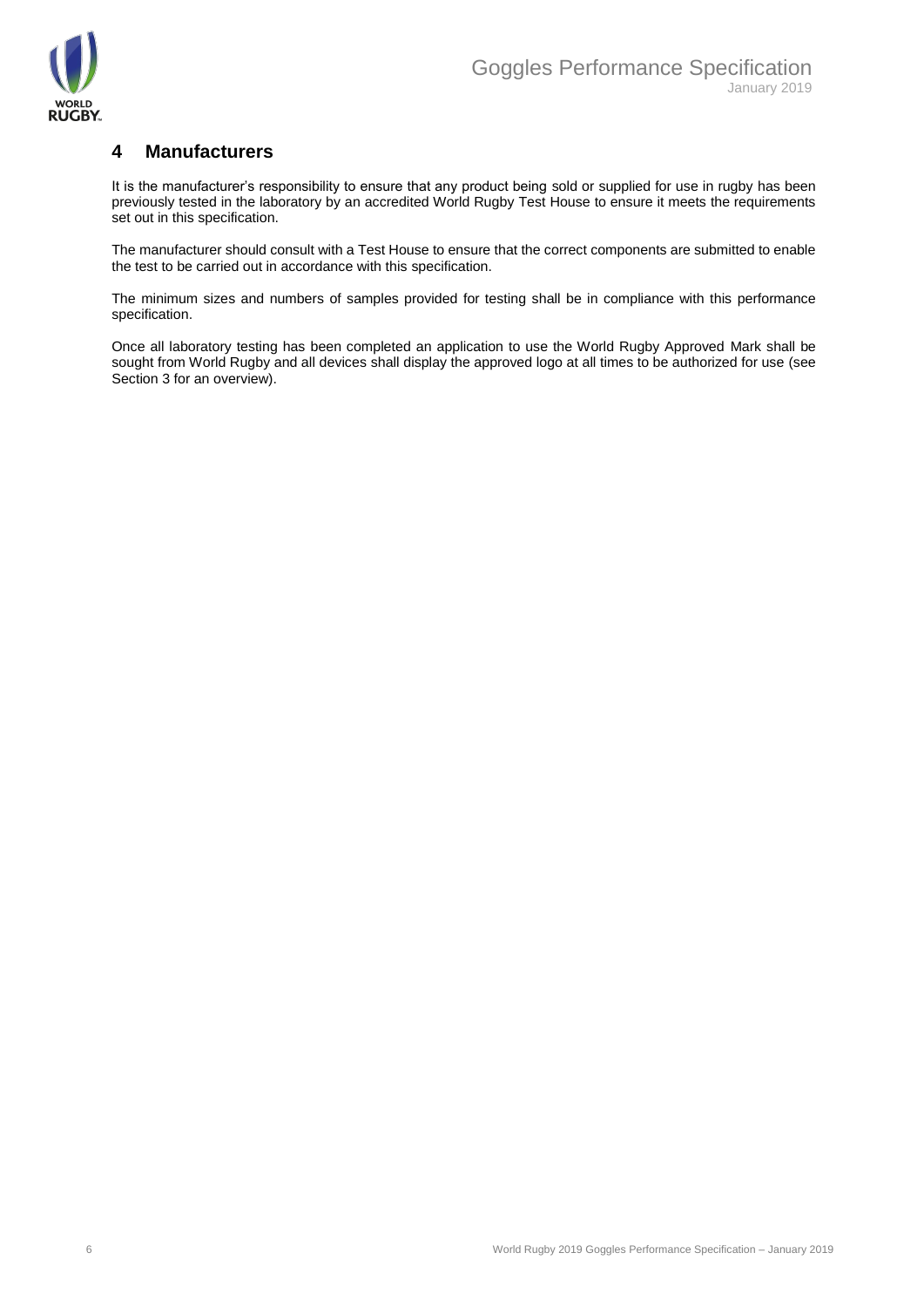

## <span id="page-6-0"></span>**5 Test House Requirements**

Test Institutes shall be independent testing establishments who have been accredited by World Rugby and have entered into a contract with World Rugby to provide these services.

Test Institutes should be ISO 1702513 Accredited for all test procedures referenced in this document and must be ISO 17025 Accredited for all of those listed in the table below.

| Standards         | Standard          | Title                                                                            |  |
|-------------------|-------------------|----------------------------------------------------------------------------------|--|
| Body              | <b>Number</b>     |                                                                                  |  |
|                   | 12311             | Personal protective equipment -- Test methods for sunglasses and related eyewear |  |
| ISO <sup>1</sup>  | 12870             | Ophthalmic optics -- Spectacle frames -- Requirements and test methods           |  |
|                   | 13666             | Ophthalmic optics -- Spectacle lenses -- Vocabulary                              |  |
|                   | 21987             | Ophthalmic optics -- Mounted spectacle lenses                                    |  |
|                   | $71-1$            | Safety of toys - Part 1: Mechanical and physical properties                      |  |
| EN <sup>2</sup>   | 166               | Personal eye-protection - Specifications                                         |  |
|                   | 167               | Personal eye-protection - Optical test methods                                   |  |
|                   | 168               | Personal eye-protection – Non-optical test methods                               |  |
| ASTM <sup>3</sup> | D51693            | Standard Test Method for Shear Strength (Dynamic Method) of Hook and Loop Touch  |  |
|                   |                   | <b>Fasteners</b>                                                                 |  |
| World             | R <sub>1201</sub> | Test method for determining the radius of curvature of features on the surface.  |  |
| Rugby             |                   |                                                                                  |  |

Further information about testing and accrediting test houses can be obtained at playerwelfare.worldrugby.org/goggles or from info@worldrugby.org.

<u>.</u>

<sup>1</sup> ISO – International Organisation for Standardization

<sup>2</sup> EN – European Standards Organization

<sup>3</sup> ASTM – Association of Standards and Test Methods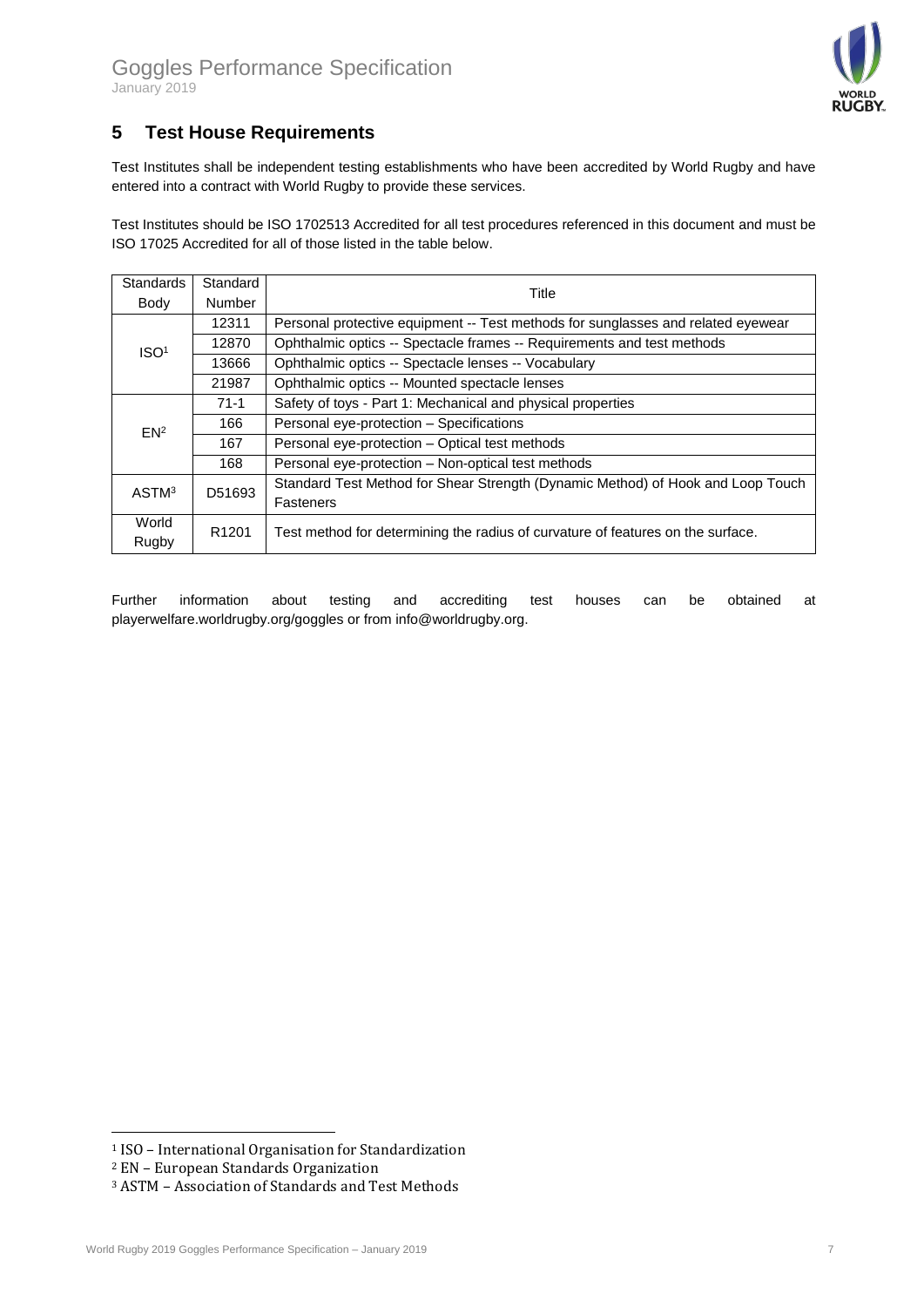

## <span id="page-7-0"></span>**6 Head-forms and Sizing**

#### <span id="page-7-1"></span>**6.1 Head-forms**

There are two sizes of reference head-form for all tests requiring head-forms within this performance specification as described in ISO 12311<sup>i</sup>. ISO 12311 also describes what head-form material shall be used for each particular test.

It is possible for a device to carry more than one size indication, if both are achieved then the U size indication shall be used. Where goggles are designed to be compliant against both head-forms then all testing shall be completed and reported separately for each head-form.

#### <span id="page-7-2"></span>**6.2 Sizing**

Table 1 below indicates the sizing nomenclature that shall be used by manufacturers on World Rugby approved devices.

| World Rugby Size | ISO 12311 Reference | Explanation                                                  |
|------------------|---------------------|--------------------------------------------------------------|
| Adult (A)        | Medium Head-form    | Compliant with all tests when tested against this head-form  |
| Youth (Y)        | Small Head-form     | Compliant with all tests when tested against this head-form  |
| Universal (U)    |                     | Compliant with all tests when tested against both head-forms |

Table 1: Sizing Chart

### <span id="page-7-3"></span>**7 Physical Testing Requirements**

#### <span id="page-7-4"></span>**7.1 Ergonomics**

Goggles shall be designed and constructed so that all normal playing movements can be carried out without hindrance or discomfort. Goggles shall be free from projections, sharp edges or other defects which are likely to cause discomfort or injury to the wearer or any other players during use. The goggles shall be designed so that they can be worn comfortably with and without padded headgear.

#### <span id="page-7-5"></span>**7.2 Construction Materials**

It is the manufacturer's responsibility that all materials used should not be adversely affected by water, dirt, perspiration, toiletries, household soaps, or detergents. Products should conform to ISO 15487<sup>ii</sup> and ISO 22958<sup>iii</sup>. All materials coming into contact with the wearer's body will not be of the type known to cause skin disorders and shall not cause abrasion of either the wearer or other players.

Materials coming into contact with the wearer's face or skin, except replaceable padding, should not undergo significant loss of strength or flexibility, or other physical change as a result of perspiration, oil, or grease from the wearer's skin and hair.

#### <span id="page-7-6"></span>**7.3 Padding Materials**

Any padding materials used in the manufacture of the goggles should be for the purpose of reducing the risk of injury due to wearing the goggles and not from impacts experienced during the general course of play. Padding materials should be waterproof and allow for regular cleaning without becoming unfit for purpose.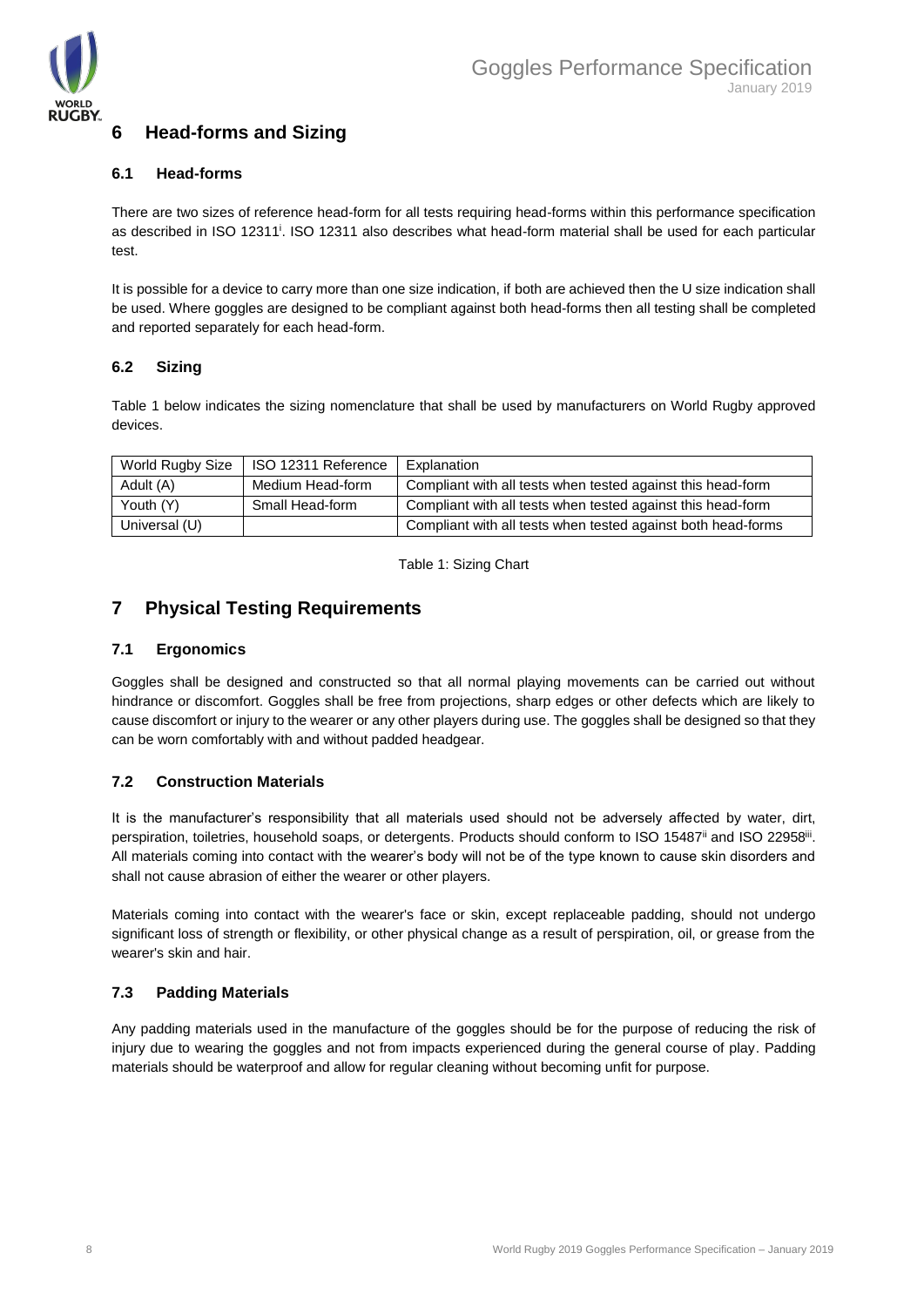

### <span id="page-8-0"></span>**7.4 Finish**

All edges shall be smooth and rounded. The goggles shall incorporate curves that do not provide the potential to cut a player coming in contact with them. This shall be tested as per EN 71-1<sup>iv</sup>. Goggles should be free from any significant defects likely to impair vision in use, such as bubbles, scratches, inclusions, dull spots, pitting, mould marks, scouring, grains, pocking, scaling and undulations. These defects shall be tested for using the method described in EN 167 (Clause 5).

## <span id="page-8-1"></span>**8 Design**

#### <span id="page-8-2"></span>**8.1 Zone of Coverage**

The goggles should be just large enough to achieve the optical performance required of them. The requirements listed in Table 1 (with dimension references from Figure 1) shall be met by the goggles using whichever head form (see Section 6) the goggles have been designated to be assessed against. Measurements α and β shall be taken when the goggles are positioned so that the centre of both eyes is located at a point  $\mu/2$ mm (±2mm) from the uppermost part of the goggles and the horizontal centre of the goggles is  $1/2$  ( $\pm 2$ mm) from the centre of each eye. Distance references from Figure 1 shall be taken from EN 167<sup>v</sup> (Section 17) for the appropriate head form.

| Measurement | Requirement         | Explanation                                                                                                                                          |
|-------------|---------------------|------------------------------------------------------------------------------------------------------------------------------------------------------|
| α           | - 56%<br>≤<br>(g+f) | of   Horizontal distance from the outer-most point of<br>visor to the outer canthus of the eye                                                       |
|             | $\geq 16\%$ of d    | Vertical distance from the bottom-most point of the<br>goggle to the centre of the lips                                                              |
| δ           | ≤ 64% of $\mu$      | Vertical distance from the top-most part of the<br>goggles to the highest part of the bottom edge of the<br>goggles - (this is a goggle measurement) |
| μ           | $\leq 45\%$ of d    | Vertical distance from the top-most to<br>the<br>bottommost part of the goggles- (this is a goggle<br>measurement)                                   |



Table 1. Zone of Coverage

Figure 1: Zone of Coverage

Note: The nose should be left exposed as much as possible. This is achieved by the limits set out for μ and δ.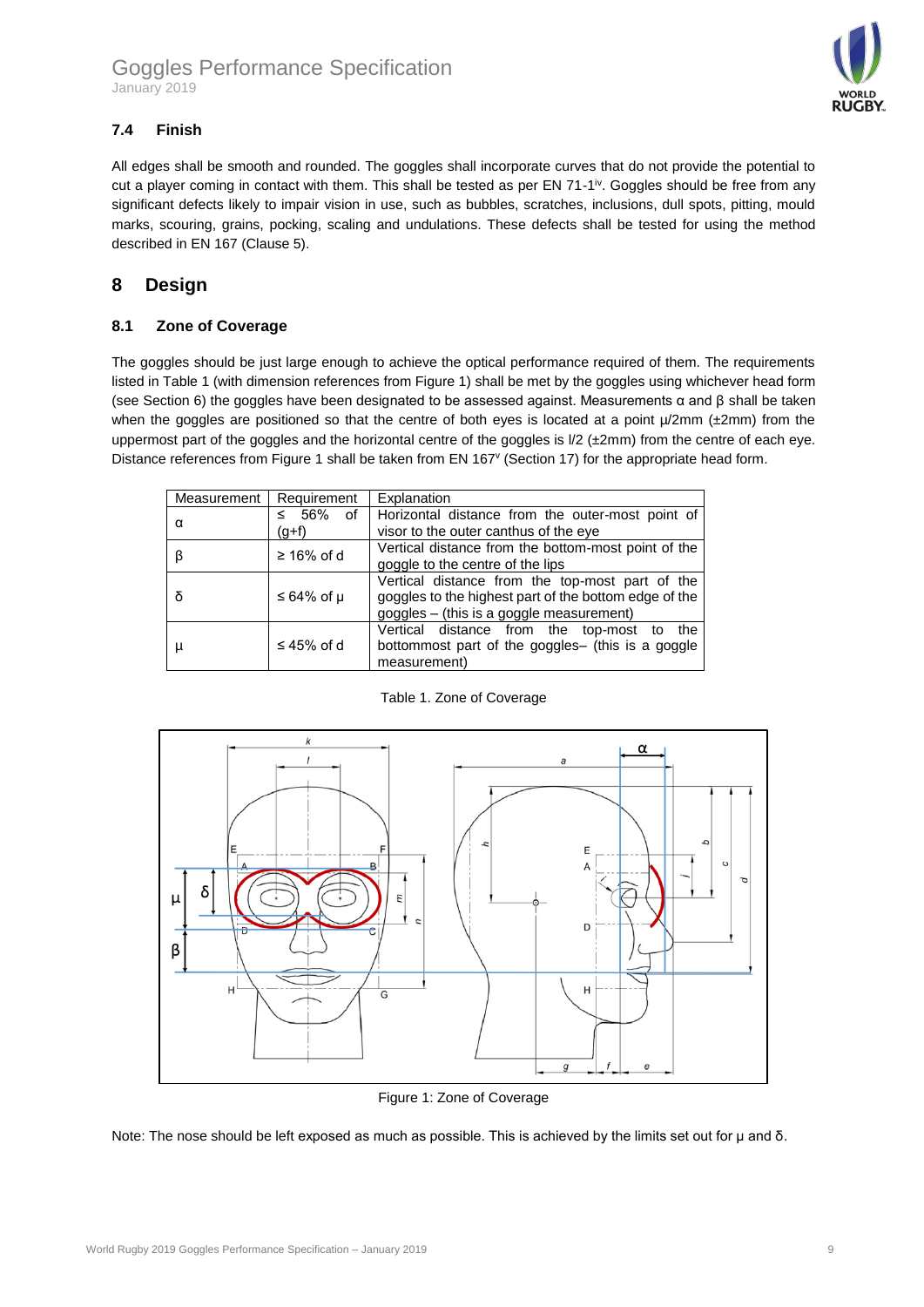

#### <span id="page-9-0"></span>**8.2 Shape**

The goggles should be designed so that the external surface is a continuous curve (in all directions) but not necessarily with the same radius of curvature. To align with the curvature of the head, the horizontal radius of curvature of the goggle should be between 70-90mm. These measures should be taken from the back surface of the visor. No feature on the outward surface of the goggles (that which an opponent may reasonably be expected to come into contact with) shall have a radius of curvature less than 12mm as tested using the method described in Appendix B.

#### <span id="page-9-1"></span>**8.3 Retention System**

The retention system should be attached so that the goggles remain in their normal position during play. If a strap is used, it should be affixed to both sides of the goggles and pass around the back of the wearer's head.

The release mechanism should be tested in accordance with the methodology set out in ASTM D51693<sup>vi</sup>. The resulting length-wise Shear Strength shall lie between .035 MPa and 1.03 MPa.

Note: All aspects of the retention system shall comply with the requirements of World Rugby Law 4.4 (c)<sup>vii</sup>.

#### <span id="page-9-2"></span>**8.4 Ventilation**

It is the manufacturer's responsibility to provide for adequate ventilation in the goggle design.

#### <span id="page-9-3"></span>**8.5 Force Distribution**

The goggles should be designed to distribute forces around the wearer's face where the supraorbital and zygomatic bones should offer the support.

### <span id="page-9-4"></span>**9 Performance**

#### <span id="page-9-5"></span>**9.1 Resistance to Fogging**

Goggles shall remain free from fogging for a minimum of 30 seconds when tested in accordance with EN 168viii Clause 16.

Note: this procedure does not assess resistance to fogging of the complete device.

#### <span id="page-9-6"></span>**9.2 Protection against High Speed Particles**

Goggles shall withstand the impact of a 6mm nominal diameter steel ball with a mass of 0.86g, striking the visor at a speed of 120m/s. In addition, the goggles shall withstand the impact of a 22mm nominal diameter steel ball with a mass of 43g striking the prescription insert at a speed of 5.1m/s. The tests shall be performed on the goggles assembled as intended to be worn using the method described in EN 168 (Clause 9 excluding Clause 9.2.2) and the indicated defects shall not occur. In addition, for goggles that constitute more than one piece, failure shall also be deemed to have occurred if the component parts become separated.

## <span id="page-9-7"></span>**10 Optical test requirements**

#### <span id="page-9-8"></span>**10.1 Applicability**

The goggles should have the capacity to incorporate refractive correction. With present-day design constraints, it is envisaged this will normally comprise a prescription insert set behind the visor. In the event that goggles are created where there is not a separable prescription insert, the same specifications related to the prescription insert below apply to the prescription portion of the goggle. All references to an insert below shall be considered to apply to an insert and/or the prescription portion of the goggle.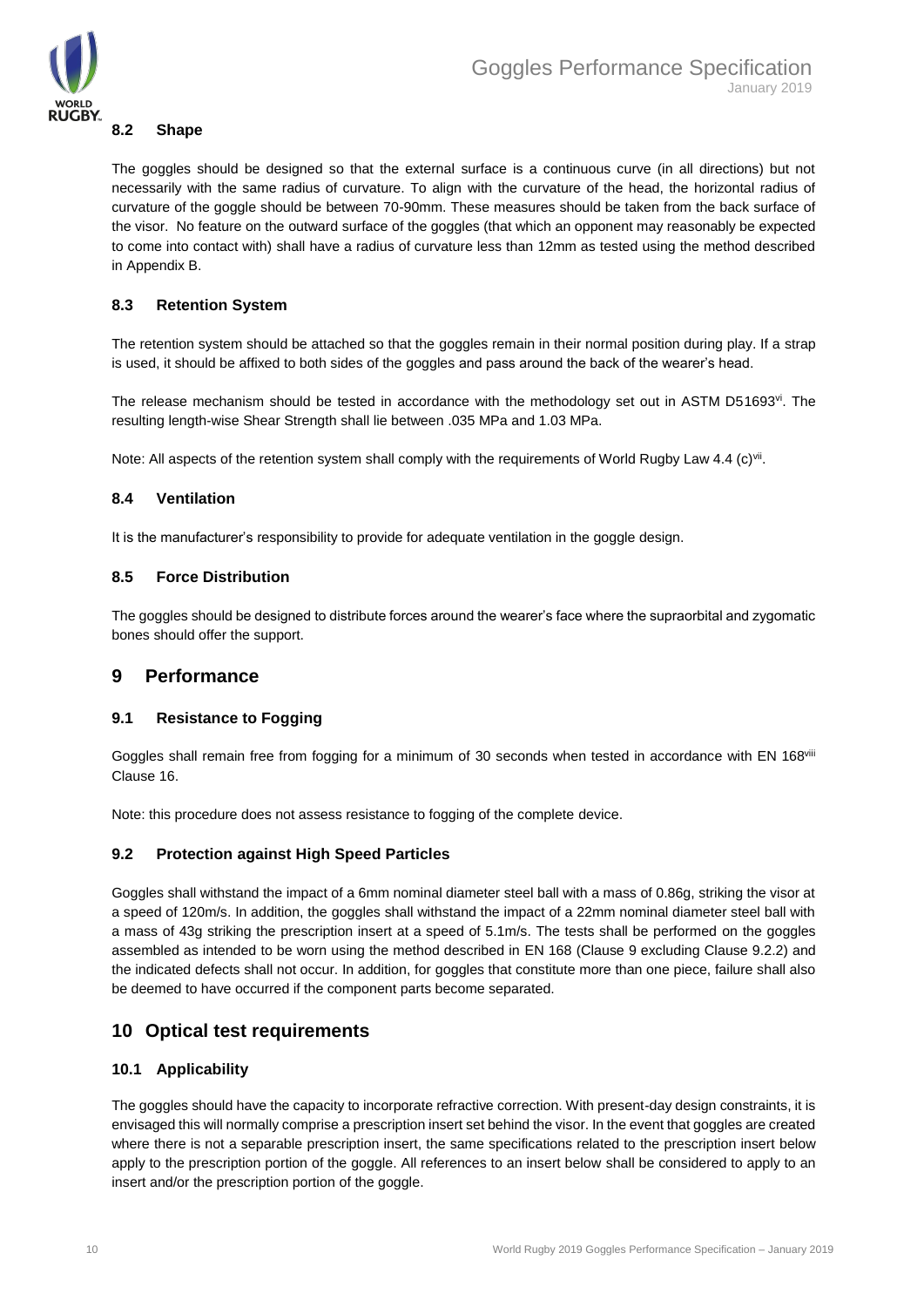

Where applicable ISO 13666<sup>ix</sup> should be used as a reference for the definitions of the terms below.

#### <span id="page-10-0"></span>**10.2 Field of vision**

#### **10.2.1 Rationale**

The visual angles stated are based on scrutiny of existing standards for personal eye protection6 and ski goggles<sup>7</sup> and consultation with others from other sports including squash and racquetball<sup>8</sup>. This is balanced against knowledge of the limitation of the size of the prescription insert behind a visor of the curvature stipulated by the physical requirements of the goggle (Section 2.c), and knowledge of the literature on the field of view required for navigating a visual environment without compromise<sup>9</sup>.

The parameters below should be tested in accordance with EN 168 Clause 18.

#### **10.2.2 Visor**

The visor should have a large and unrestricted field of vision<sup>4</sup>. Ideally, all dimensions of field of vision should be as large as possible, but for a moving sport, the temporal and inferior fields of vision are particularly important. The minimum field of vision of the visor shall be 45° superiorly, 60° inferiorly, 45° nasally and 80° temporally. It is recommended that the temporal field of vision should be at least 90°.

#### **10.2.3 Prescription insert**

The prescription insert shall provide the following minimum field of vision parameters: 35° superiorly, 40° inferiorly, 35° nasally and 40° temporally. This should be considered in conjunction with ocular centration distance<sup>2</sup>.

#### <span id="page-10-1"></span>**10.3 Curvature**

#### **10.3.1 Visor**

The combination of physical requirements of the goggle and large field of vision require the goggle visor to align with the curvature of the head. As stated in the physical requirements section, the (as worn) horizontal radius of curvature of the visor should be 70-90mm. The vertical curvature is constrained only by the requirements of Section 8 above.

#### **10.3.2 Prescription insert**

In common with average fitting for ophthalmic lenses, the recommended face form angle of the insert, as defined in ISO 13666, should be 10-15° and shall not exceed 18° (see Figure 2).

This measure should be tested with the visor and optical insert (with plano-powered lenses) placed on the appropriate head-form (Section 6).

#### <span id="page-10-2"></span>**10.4 Fit**

Both measures below should be tested with the visor and optical insert (with plano-powered lenses) placed on the appropriate head-form (Section 6).

#### **10.4.1 Pantoscopic angle**

In common with average fitting for ophthalmic lenses, the as-worn pantoscopic angle, as defined in ISO 13666, of the prescription insert shall be  $10^{\circ} \pm 2^{\circ}$  (see Figure 2).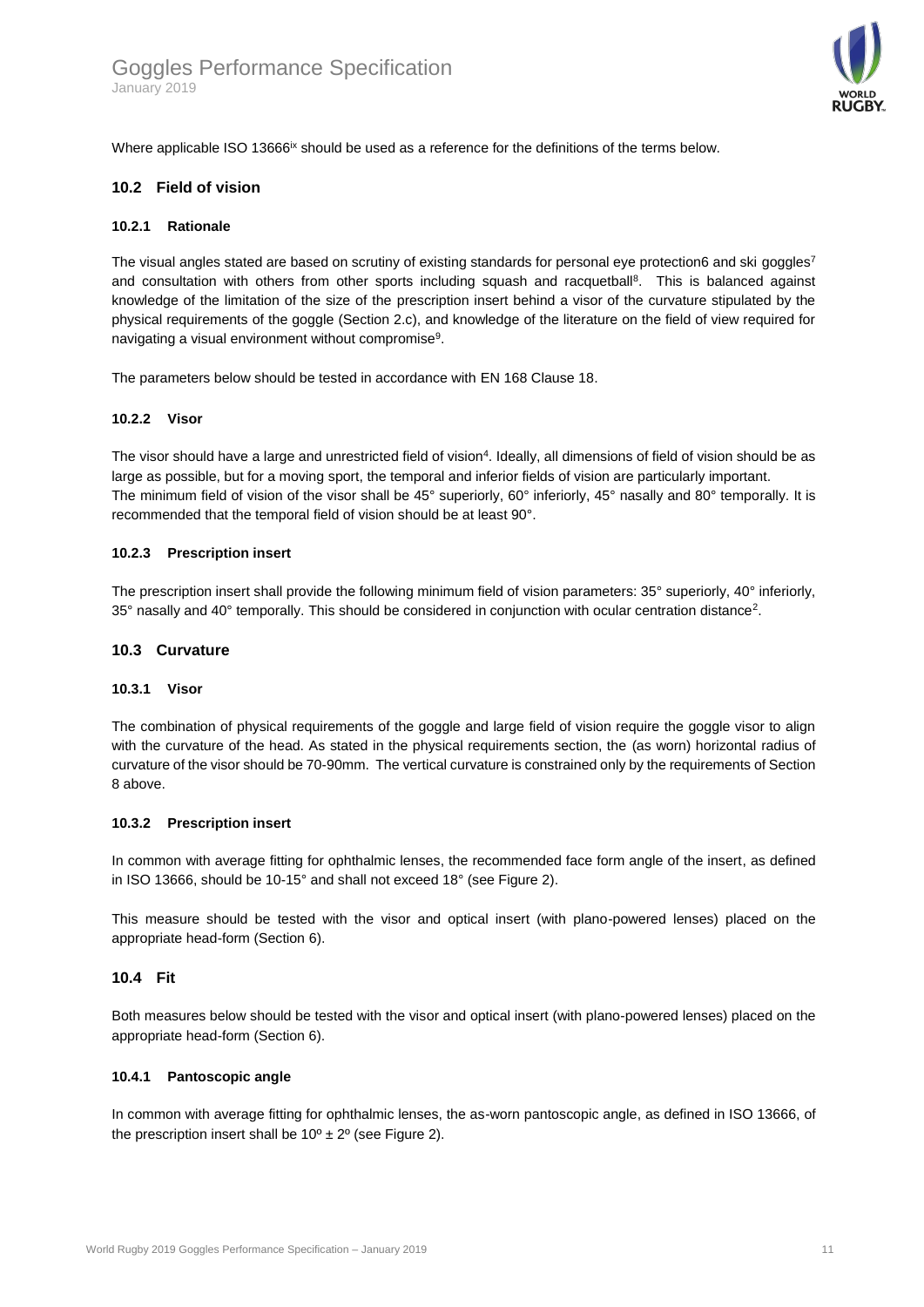

#### **10.4.2 Vertex distance**

In common with average fitting for ophthalmic lenses, the vertex distance, as defined in ISO 21987<sup>x</sup>, of the lenses should be no more than 15mm from the corneal apex (see Figure 2).



Figure 2: Diagrams depicting the vertex distance, pantoscopic angle and face form angle measures.

#### <span id="page-11-0"></span>**10.5 Refractive Power**

#### **10.5.1 Visor**

The visor shall comply with the permissible tolerances for visors without corrective effect as detailed in Table 2 of EN 166<sup>xi</sup> and be measured using the method defined in EN 167 (Clause 3).

#### **10.5.2 Prescription insert**

In accordance with ISO 12870, the insert shall have the capacity to be glazed with ophthalmic lenses. The refractive power tolerances and other characteristics of prescription lenses are described in ISO 21987.

#### <span id="page-11-1"></span>**10.6 Size**

#### **10.6.1 Visor**

The size of the visor shall comply with the physical requirements described in Section 7, and the field of vision requirements described in Section 10.1. The visor shall be of an adequate size to enable the prescription insert properties for which it has been designed to be achieved.

#### **10.6.2 Prescription insert**

The size of the insert should ensure that there is a sufficient field of vision for the wearer. Given that there is a known range of pupil centration distances in the population, this may mean that a different sized insert is necessary to facilitate larger and smaller centration distances. The respective median pupil centration distance can be found for each head form in ISO 12311. The distance between centres for the prescription insert should be sufficient to reasonably align with these values, such that the pupil of the eye is not dramatically decentred in the insert, as this would impact on the field of vision for the wearer.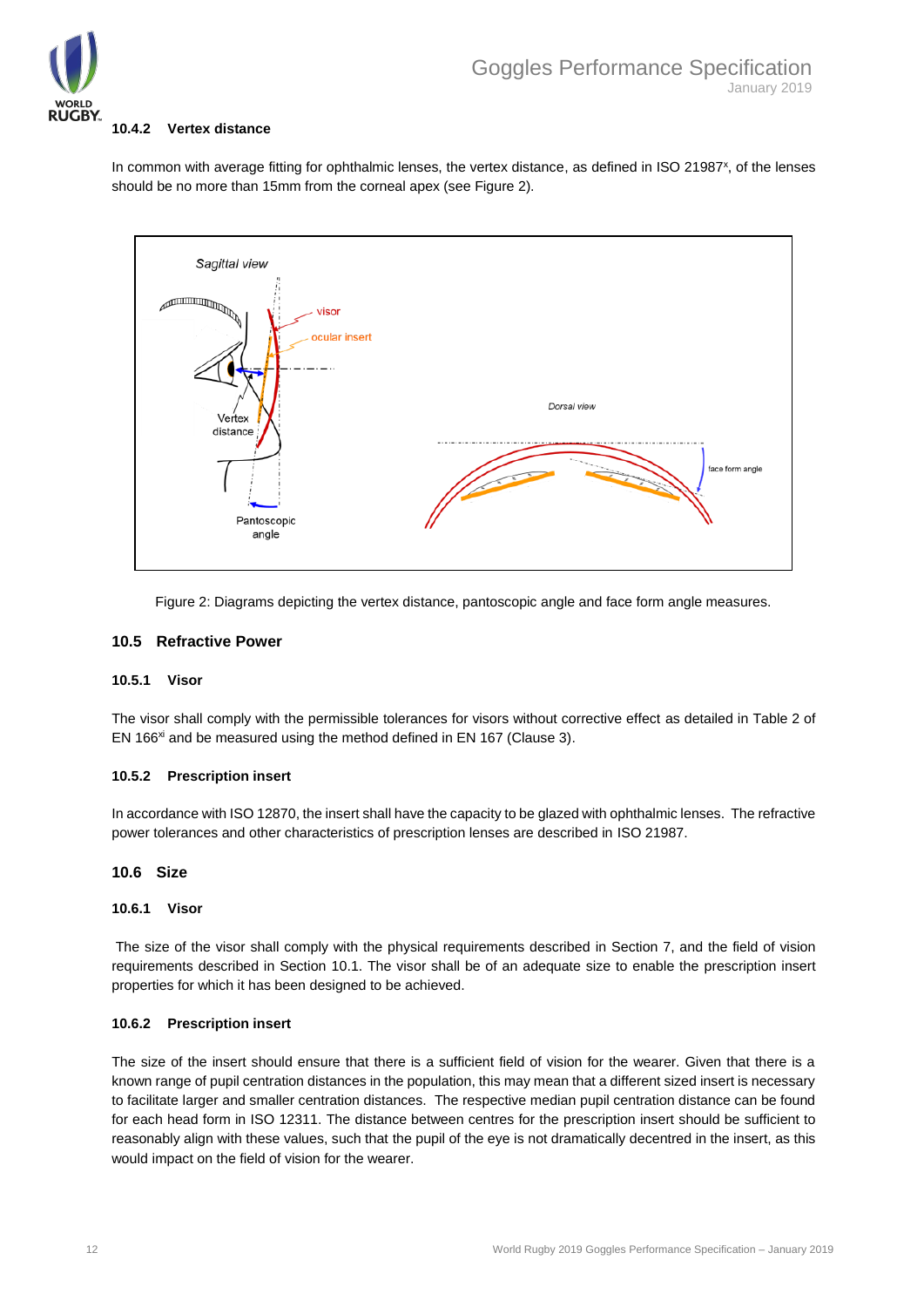### Goggles Performance Specification January 2019



This measure will be assessed in conjunction with the field of vision requirements in Section 10.1 with the goggle and insert (with plano-powered lenses) placed on the appropriate test head-form (Section 6).

#### <span id="page-12-0"></span>**10.7 Transmittance**

#### **10.7.1 Purpose**

Goggles shall be free from tinting to ensure the wearer gains no advantage over Players not wearing goggles in various lighting situations.

#### **10.7.2 Visor**

The optical transmittance shall comply with luminous transmittance category 0.

#### **10.7.3 Prescription insert**

The manufacturer should provide guidance for dispensing the individual's refractive prescription in terms of compliance with luminous transmittance category 0.

Transmittance shall be tested in accordance with the method described in EN 167 (Clause 6).

#### <span id="page-12-1"></span>**10.8 Material**

#### **10.8.1 Visor:**

The material and thickness of the visor should be selected to ensure that there is minimal risk that a compressive force will cause the visor to either temporarily or permanently flex inwards (towards the wearer's face) during the general course of play. It is suggested that the minimum thickness of the visor material should be 2mm  $[4]$ .

#### **10.8.2 Prescription insert**

The material of the insert should be appropriate to mount and glaze ophthalmic prescription lenses. To minimise the ring scotoma created by the rim of the insert in the field of vision (as described in Section 10.2), the rim of the insert should be as thin as possible and should be made with a clear transparent material. However, the rim shall also have sufficient thickness and mechanical strength to securely mount prescription lenses. This mechanical strength is tested as part of the testing required by Section 9.2

Manufacturers should provide guidance about the material of the ophthalmic lenses and rim material to eye care professionals (ECPs).

<u>.</u>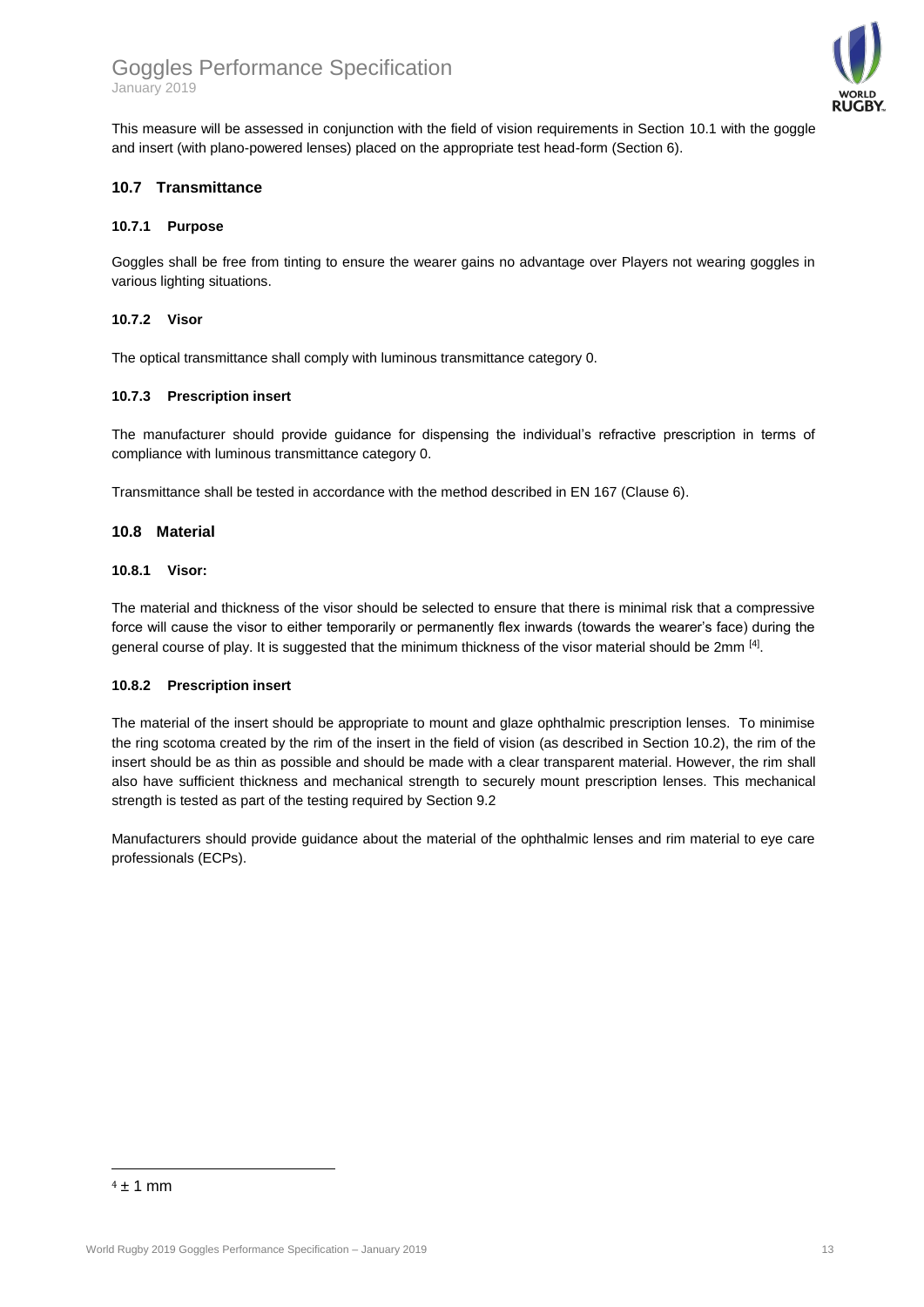

## <span id="page-13-0"></span>**11 Summary of guidance that Manufacturers shall supply**

The information below shall be provided by the manufacturer within the packaging provided for all goggles issued to customers to provide sufficient information to Eyecare Professionals (ECPs) when dispensing the Player's prescription.

#### <span id="page-13-1"></span>**11.1 Details of the purpose of the goggle and performance characteristics**

The manufacturer shall indicate that the intended purpose of the goggle is to offer means to wear refractive correction for the sport of Rugby and describe the performance characteristics of the goggle.

#### <span id="page-13-2"></span>**11.2 Description of size of visor and insert parameters**

- The manufacturer shall state the visor size and the recommended head size for their goggle.
- The manufacturer shall state the boxed centre distance of the insert, in the form of horizontal length and distance between lenses.
- The manufacturer shall state the size of the goggles in accordance with Table 1 above.

#### <span id="page-13-3"></span>**11.3 Description of recommendations for ECPs dispensing this goggle.**

The manufacturer shall supply detailed ophthalmic dispensing guidance to ECPs. Some key considerations have been summarised in Appendix A. A copy of this document will be supplied for all compliant products to be included in the packaging of all products.

The manufacturer shall describe the importance of consideration of optical centration, vertex distance and faceform angle of the insert. The manufacturer shall note that prescription compensation may be necessary for high ametropic prescriptions. This could include commentary such as:

*"The curvature of the goggle necessitates a larger than typical face-form angle for ophthalmic prescriptions. This may require prescription compensation to minimise potential prismatic effect, and off-axis errors for high ametropic prescriptions. The vertex distance is stipulated at a maximum of 15mm for the test head-form, but it is recognised that the ECP will have to facilitate an individual's measurements."*

#### <span id="page-13-4"></span>**11.4 Recommendations for appropriate lens materials**

The manufacturer shall indicate that ophthalmic lens material used for the insert shall have enhanced impact performance with a recognized safety material, for example polycarbonate or similar materials.

#### <span id="page-13-5"></span>**11.5 Instructions for insertion and removal of insert**

The manufacturer shall provide detailed instructions on how to install and remove the prescription insert, where applicable, and indicate whether the prescription insert needs to be removed for cleaning. The manufacturer should provide information on the products that may or may not be used for cleaning purposes.

#### <span id="page-13-6"></span>**11.6 Description of minimum luminous transmittance for prescription insert**

The manufacturer shall state that luminous transmittance shall comply with that stated in the performance specification (category 0) unless there is a known medical reason for another transmittance value to be dispensed and permission has been received from World Rugby and the appropriate Union for deviation from this requirement to be made.

#### <span id="page-13-7"></span>**11.7 Details of the manufacturer name, and country**

The manufacturer shall state their company details.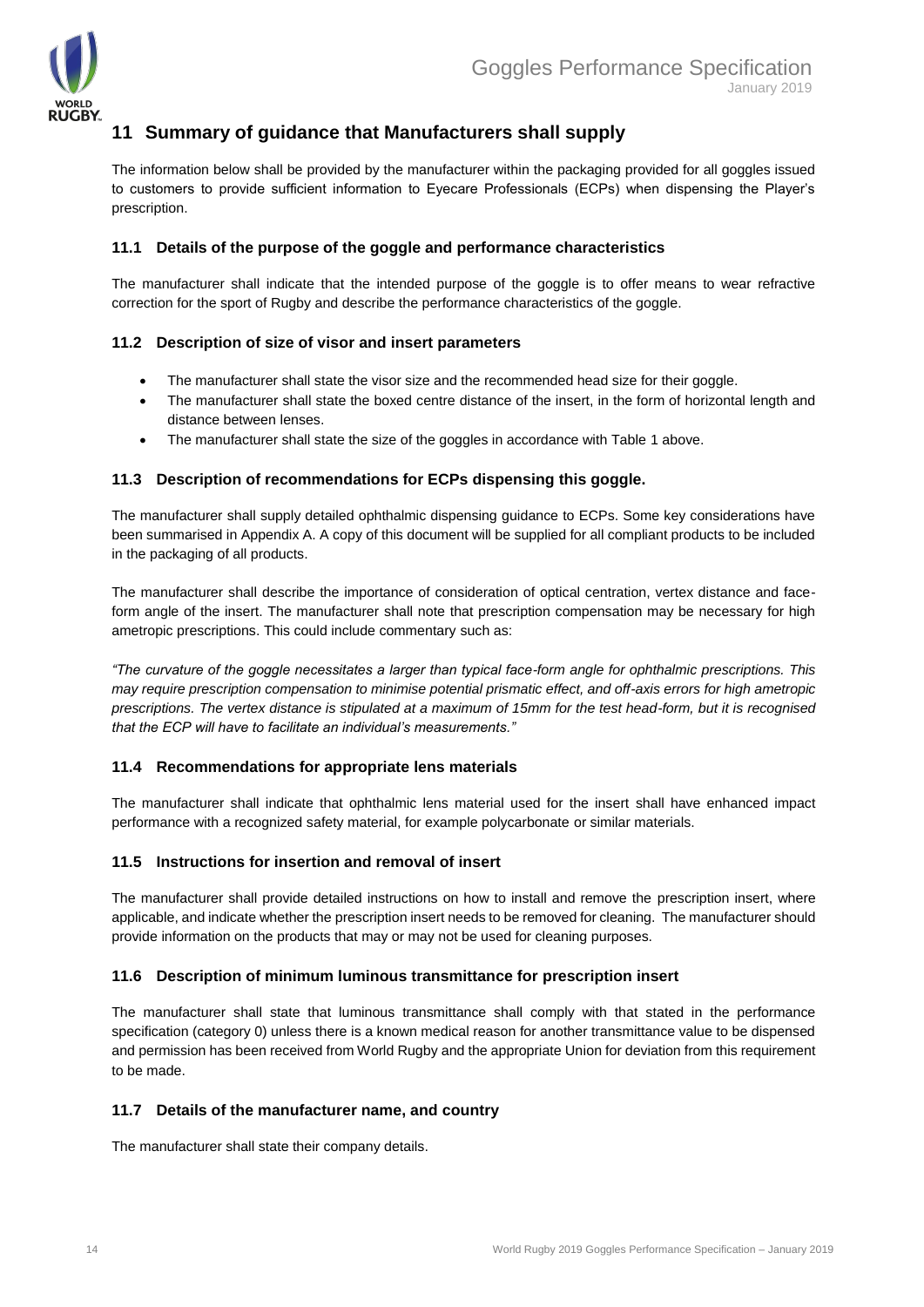

## <span id="page-14-0"></span>**12 References**

- 1. IS EN 71-1: Safety of toys Part 1: Mechanical and Physical Properties
- 2. EN 168: Personal eye protection: Non-optical test methods
- 3. ASTM D5169: Test method for shear strength (dynamic method) of hook and loop touch fasteners
- 4. Dictionary of Optometry and Visual Science. 7th ed. M Millodot. Oxford: Butterworth-Heinemann, 2008. ISBN 978-0702029585
- 5. EN 166: Personal eye protection
- 6. EN 174: Ski goggles for downhill skiing
- 7. ISO WD Squash and racquetball optical requirements
- 8. Hassan et al. Field of view for navigation. Vision Research 2006
- 9. ISO 13666: Ophthalmic optics spectacle lenses vocabulary
- 10. ISO 12870: Ophthalmic Optics. Spectacle frames. Requirements and test methods
- 11. ISO 21987: Ophthalmic optics mounted spectacle lenses
- 12. ISO 8980-3: Ophthalmic optics Uncut finished spectacle lenses Part 3: Transmittance specifications and test methods
- 13. ISO 17025: General requirements for the competence of testing and calibration laboratories

All standards refer to the most recent publication date unless otherwise specified.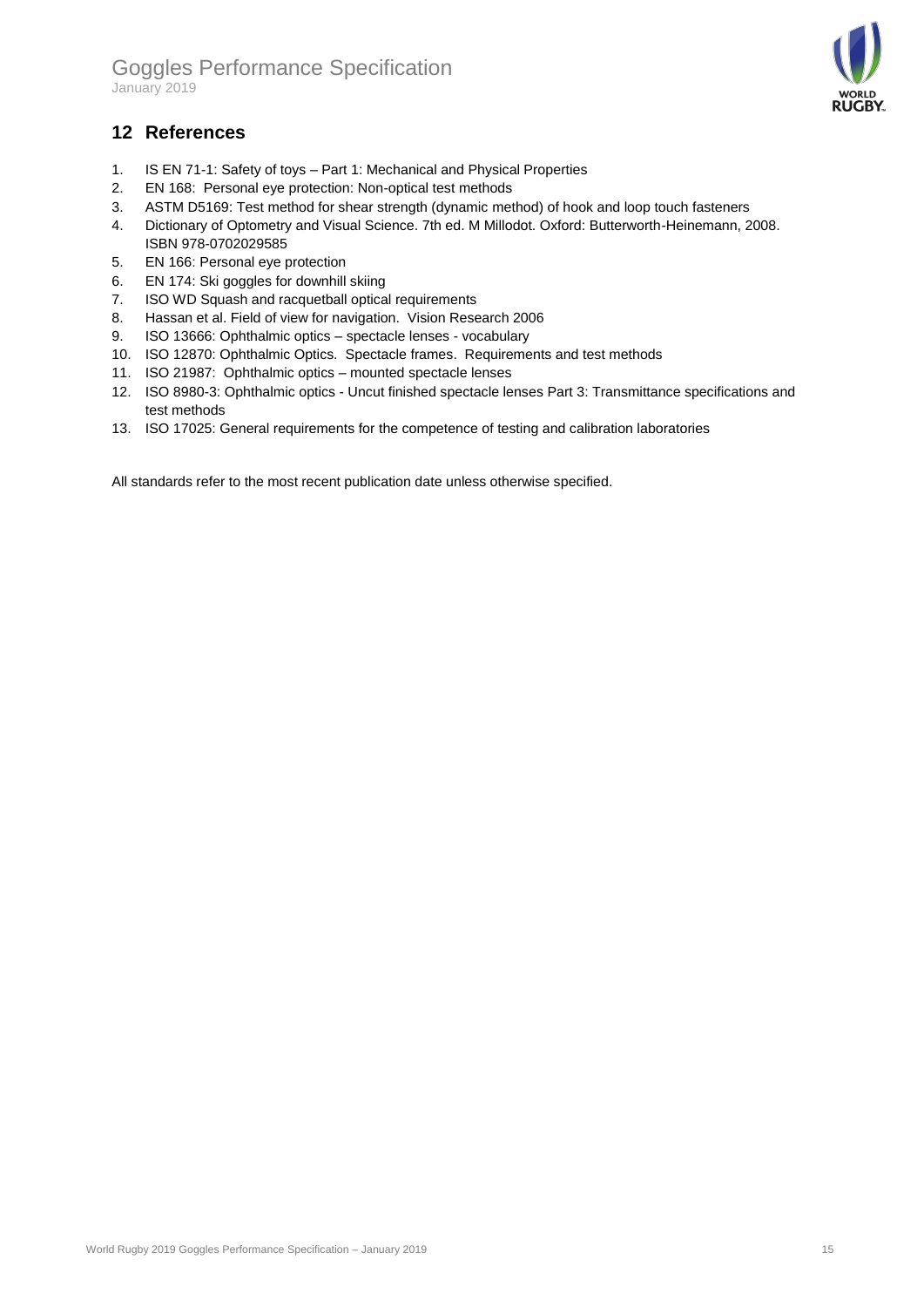

## <span id="page-15-0"></span>**13 APPENDICES**

#### <span id="page-15-1"></span>**13.1 Appendix A - Ophthalmic Dispensing Guidelines for Eye-Care Professionals (ECPs) for lenses to be mounted**

Below is a list of suggested considerations to be provided by the manufacturer to ECPs. A document including these will be provided to manufacturers which shall be included in packaging of goggles. World Rugby may, with appropriate guidance, decide to adjust and/or add to this information without notification within this Performance Specification.

#### i. Lens Material

For safety reasons, it is recommended that the lenses shall have enhanced impact performance with a recognized safety material, for example polycarbonate or similar material.

#### ii. Lens Form

In the case of plus lenses which are to be mounted in the prescription insert, flatter form aspheric designs should be considered to ensure sufficient clearance between the front surface of the lens and the rear surface of the visor. The shallower curve on the front surface of a minus lens normally provides sufficient clearance.

#### iii. Vertex Distance

The vertex distance should be no more than 15mm from the corneal apex.

#### iv. Face form angle

The recommended face-form angle of the insert is 10-15° and should not exceed 18°.

#### v. Measurements

For dispensing the prescription insert, an up-to-date refractive prescription including vertex distance is necessary. Distance pupil centration distance should be measured.

#### vi. Prescription compensation

Prescription compensation should be considered for any change in vertex distance.

Prescription compensation should also be considered for larger face-form angles. This could be compensated for by two means:

- i. alteration of the prescription to take into consideration the astigmatic component induced by face-form angle to ensure the effective power of the lenses is appropriate for the individual; and/or
- ii. consider decentring the lenses outwards to satisfy the centre of rotation condition in the horizontal meridian. Given that this will induce prismatic effect, the individual's capacity to tolerate this should be carefully considered.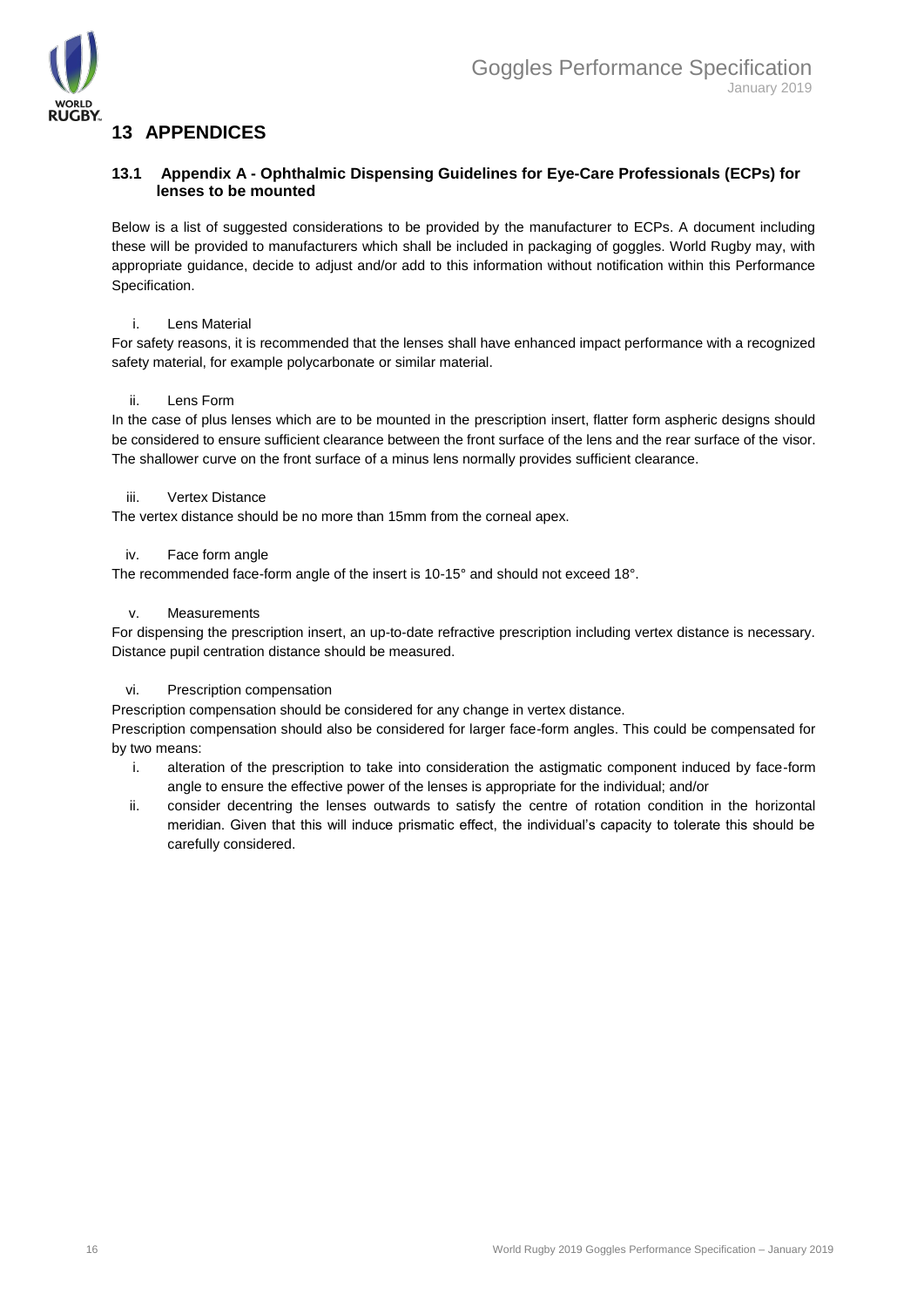

#### <span id="page-16-0"></span>**13.2 Appendix B - Test method for determining the radius of curvature of features on the surface**

#### APPARATUS

An appropriate radius gauge made of metal (steel or aluminium) and not more than 2mm thick shall be used. The shape of the gauge is shown in Figure B.1, where r shall be 12mm ±0.1mm and α shall be 60° ±2°.



Figure 1: Radius Gauge

#### PROCEDURE

For all profiles of depth greater than 1mm ±0.1mm place the gauge in the areas of minimum radius of curvature of the area to be tested. If both ends of the gauge touch the surface of the Device, then that area passes the requirement. Figure B.2 illustrates the procedure and the pass and fail conditions.



Figure B.2(a): Pass Condition



Figure B.2(b): Fail Condition